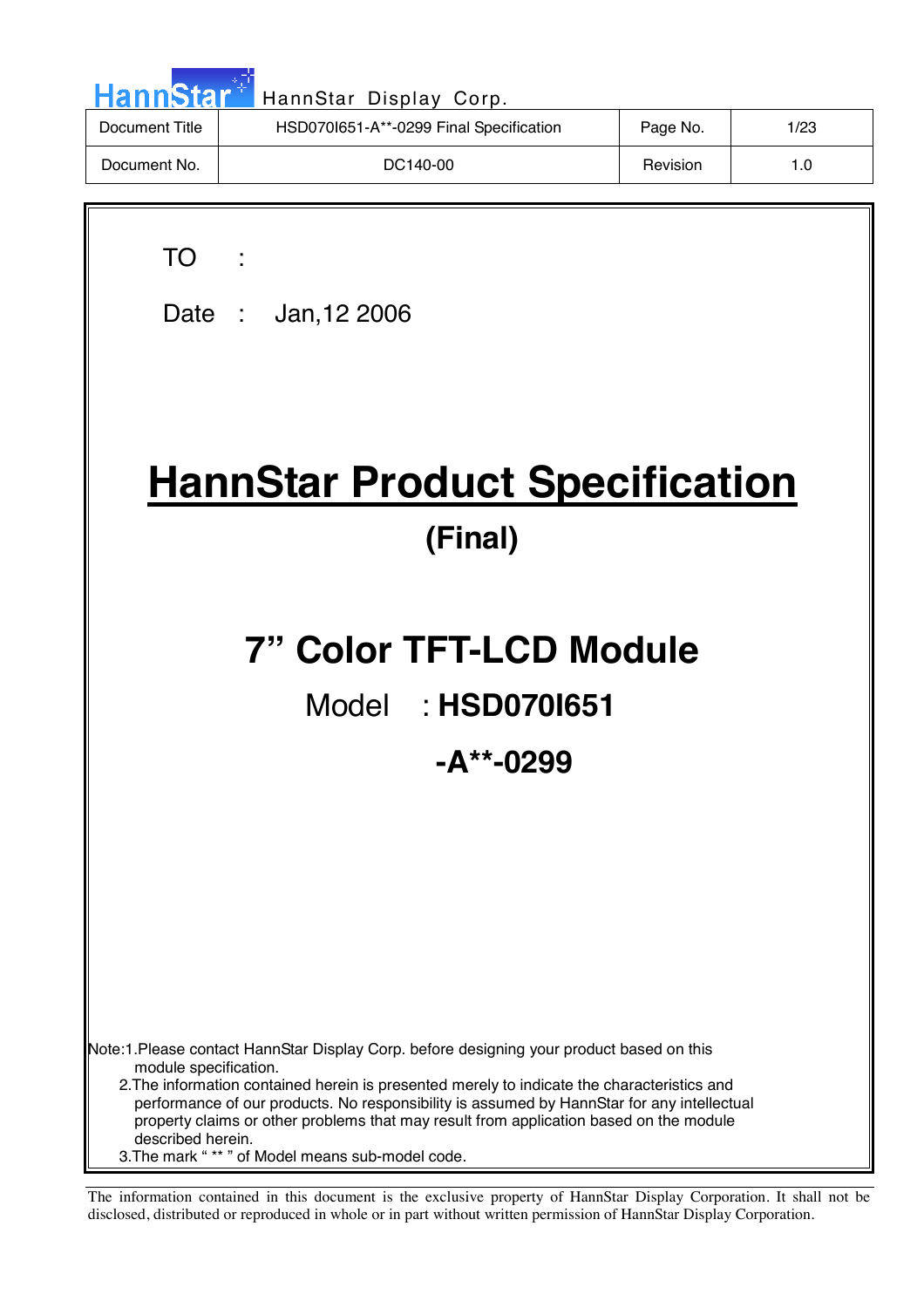| <b>HannStar</b> * | HannStar Display Corp.                  |                 |      |
|-------------------|-----------------------------------------|-----------------|------|
| Document Title    | HSD070I651-A**-0299 Final Specification | Page No.        | 2/23 |
| Document No.      | DC140-00                                | <b>Revision</b> | 1.0  |
|                   |                                         |                 |      |

m.

 $\sqrt{ }$ 

|      | <b>Record of Revisions</b> |           |                                                           |  |
|------|----------------------------|-----------|-----------------------------------------------------------|--|
| Rev. | Date                       | Sub-Model | Description of change                                     |  |
| 1.0  | Oct. 13, 2005              | --        | HSD070I651-A**-0299 Final specification was first issued. |  |
| 1.1  | Dec. 19, 2005              |           | 1. Cancel P.18 outline dimension end seal size.           |  |
| 1.2  | Jan. 12, 2006              | --        | 1. Modify P.19 lot mark.                                  |  |
| 1.3  | Aug. 02, 2006              | --        | 1. Change P.18 outline dimension                          |  |
|      |                            |           | 2. Change P.19 location of lot mark                       |  |
| 1.4  | Aug. 31, 2006              |           | 1. Increase P7 Color gamut & Color chromaticity Spec.     |  |
|      |                            |           |                                                           |  |
|      |                            |           |                                                           |  |
|      |                            |           |                                                           |  |
|      |                            |           |                                                           |  |
|      |                            |           |                                                           |  |
|      |                            |           |                                                           |  |
|      |                            |           |                                                           |  |
|      |                            |           |                                                           |  |
|      |                            |           |                                                           |  |
|      |                            |           |                                                           |  |
|      |                            |           |                                                           |  |
|      |                            |           |                                                           |  |
|      |                            |           |                                                           |  |
|      |                            |           |                                                           |  |
|      |                            |           |                                                           |  |
|      |                            |           |                                                           |  |
|      |                            |           |                                                           |  |
|      |                            |           |                                                           |  |
|      |                            |           |                                                           |  |
|      |                            |           |                                                           |  |
|      |                            |           |                                                           |  |
|      |                            |           |                                                           |  |
|      |                            |           |                                                           |  |
|      |                            |           |                                                           |  |
|      |                            |           |                                                           |  |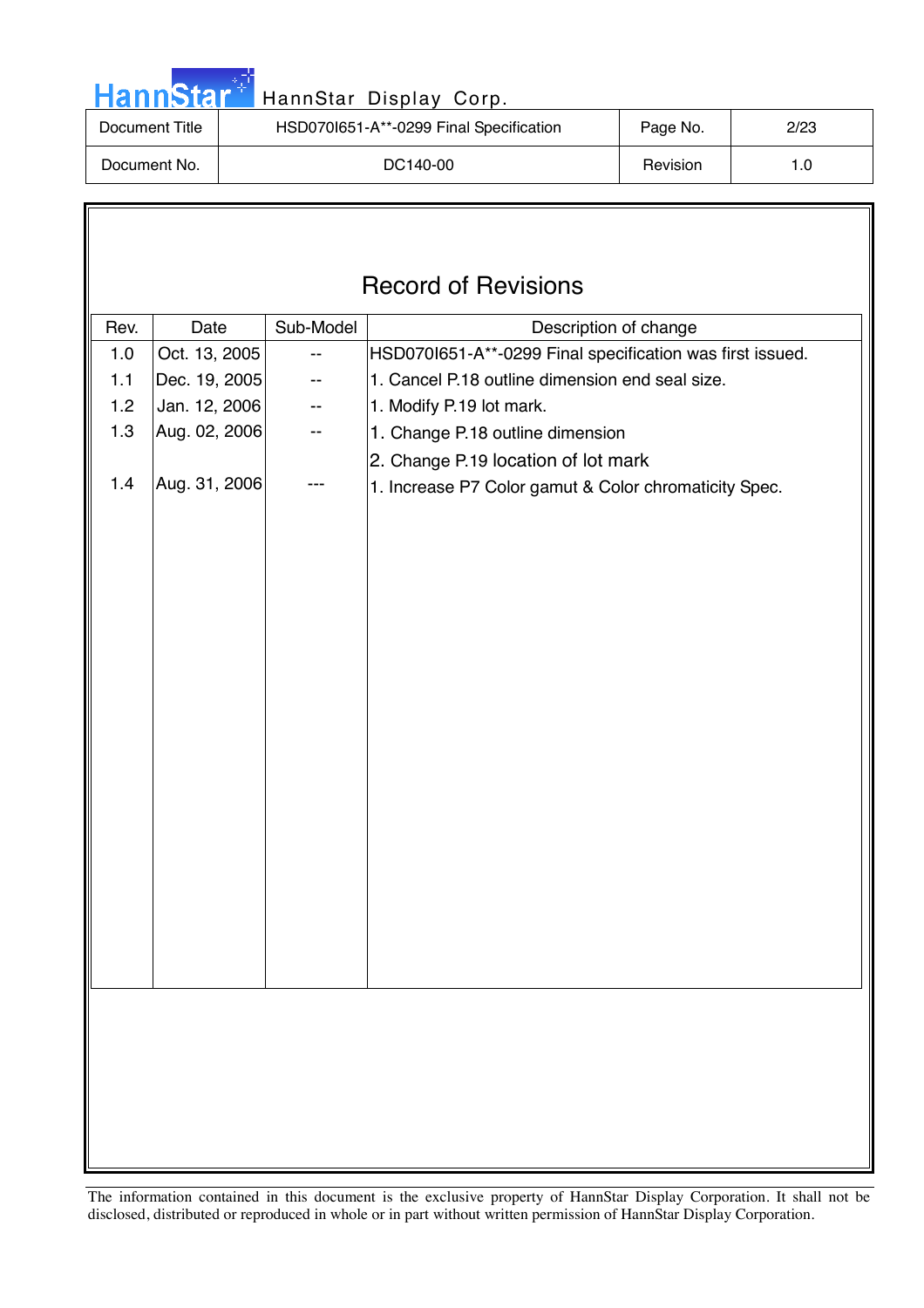| HannStar <sup>*</sup><br>HannStar Display Corp. |                                         |          |      |
|-------------------------------------------------|-----------------------------------------|----------|------|
| Document Title                                  | HSD070I651-A**-0299 Final Specification | Page No. | 3/23 |
| Document No.                                    | DC140-00                                | Revision | 1.0  |

والمرادي

### **Contents**

| 1.0  | p.4  |
|------|------|
| 2.0  | p.6  |
| 3.0  | p.7  |
| 4.0  | p.10 |
| 5.0  | p.11 |
| 6.0  | p.12 |
| 7.0  | p.17 |
| 8.0  | p.18 |
| 9.0  | p.19 |
| 10.0 | p.10 |
| 11.0 | p.21 |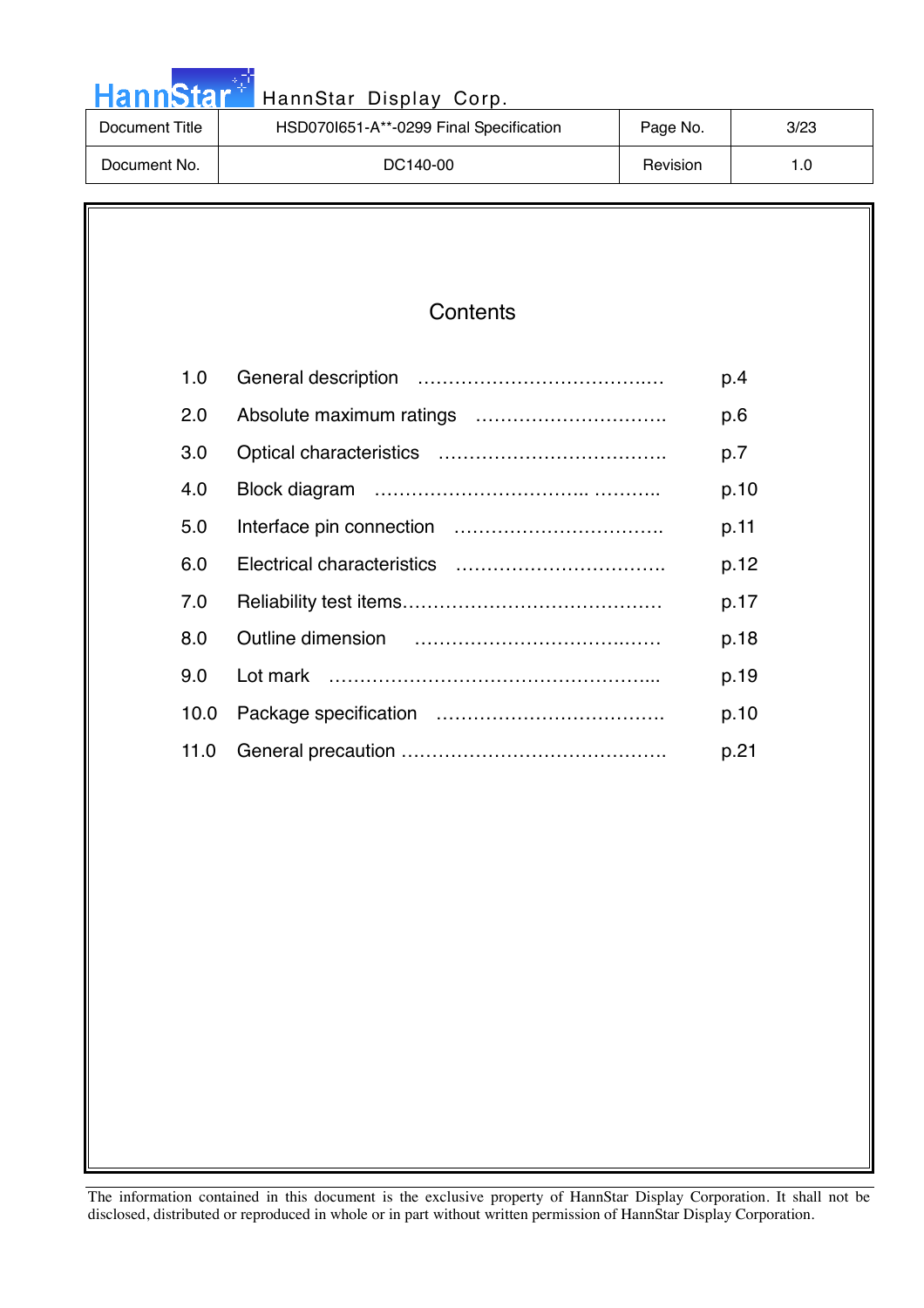|--|

### HannStar Display Corp.

| Document Title | HSD0701651-A**-0299 Final Specification | Page No. | 4/23 |
|----------------|-----------------------------------------|----------|------|
| Document No.   | DC140-00                                | Revision | . .0 |

### **1.0 GENERAL DESCRIPTION**

### **1.1 Introduction**

HannStar Display model HSD070I651-A\*\*-0299 is a color active matrix thin film transistor (TFT) liquid crystal display (LCD) that uses amorphous silicon TFT as a switching device. This model is composed of a TFT LCD panel and a driving circuit. This TFT LCD has a 7.0 (16:9) inch diagonally measured active display area with 1440 x 234 dot (480 horizontal by 234 vertical pixel) resolution.

### **1.2 Features**

- 7 (16:9 diagonal) inch configuration
- Compatible with NTSC & PAL system
- Image Reversion: UP/DOWN and LEFT/RIGHT

### **1.3 Applications**

- Portable TV
- Portable DVD
- Multimedia applications and Others AV system

### **1.4 General information**

| Item                     |              | Specification                            | Unit   |
|--------------------------|--------------|------------------------------------------|--------|
| <b>Outline Dimension</b> |              | 162.6 x 96.6 x 1.69 (Typ.)               | mm     |
| Display area             |              | 154.08(H) x 86.58(V)                     | mm     |
| Number of Pixel          |              | 480 RGB(H) x234(V)                       | pixels |
| Pixel pitch              |              | $0.321(H) \times 0.370(V)$               | mm     |
| Pixel arrangement        |              | <b>RGB Vertical stripe</b>               |        |
| Display mode             |              | Normally white                           |        |
| Surface treatment        |              | Antiglare, Hard-Coating(3H) with WV film |        |
| Weight                   |              | 55.4 (Typ.)                              | g      |
| Power<br>Consumption     | Logic System | 36.4(Typ.)                               | mW     |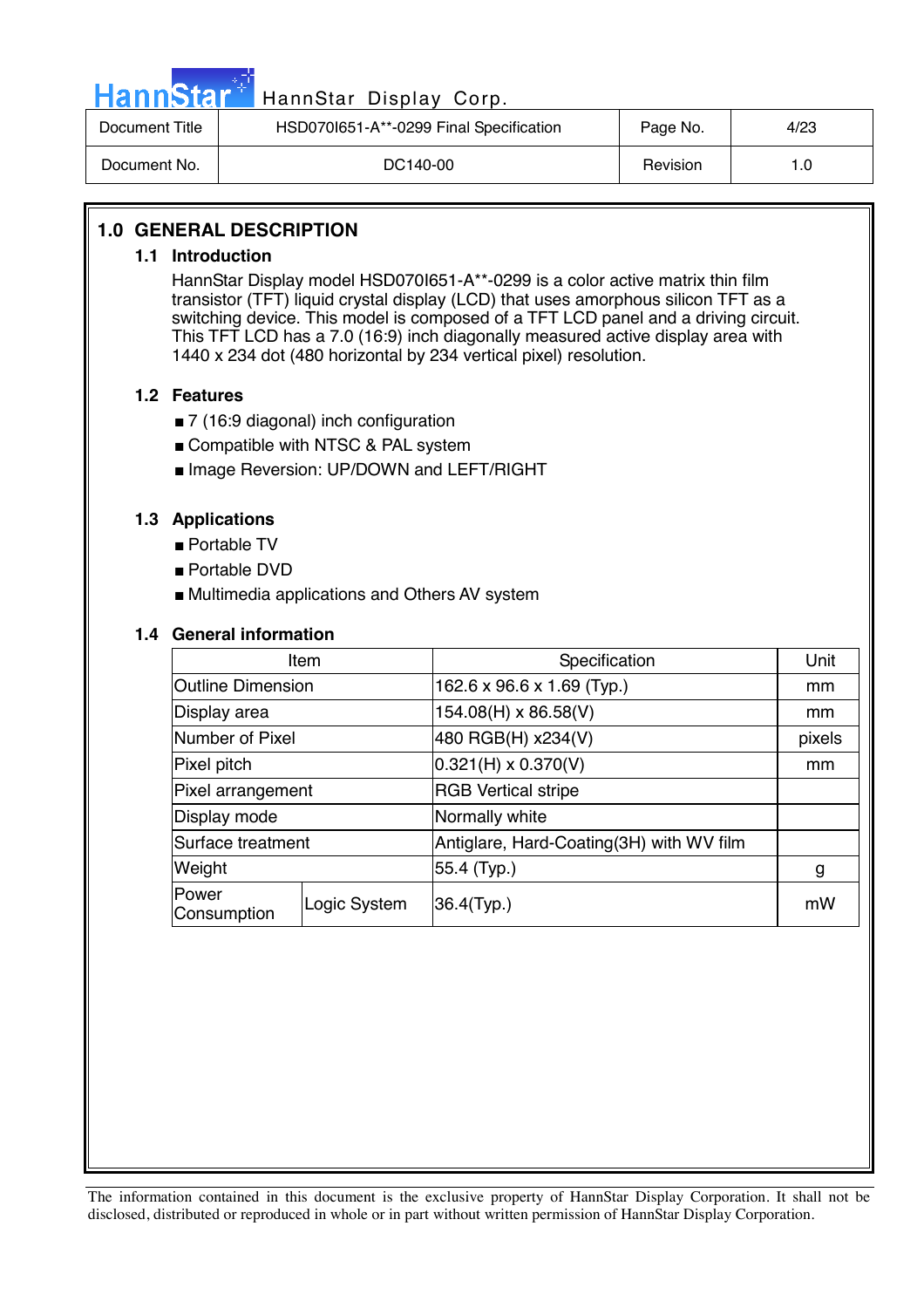| <b>HannStar</b> * | HannStar Display Corp.                  |          |      |
|-------------------|-----------------------------------------|----------|------|
| Document Title    | HSD0701651-A**-0299 Final Specification | Page No. | 5/23 |
| Document No.      | DC140-00                                | Revision | 1.0  |

### **1.5 Mechanical Information**

والمرادي

| Item                      |               | Min.  | Typ.  | Max.  | Unit |
|---------------------------|---------------|-------|-------|-------|------|
| Module<br><b>Size</b>     | Horizontal(H) | 162.3 | 162.6 | 162.9 | mm   |
|                           | Vertical(V)   | 96.3  | 96.6  | 96.9  | mm   |
|                           | Depth(D)      |       | 1.69  | 1.99  | mm   |
| Weight (Without inverter) |               |       | 55.4  | 58.4  |      |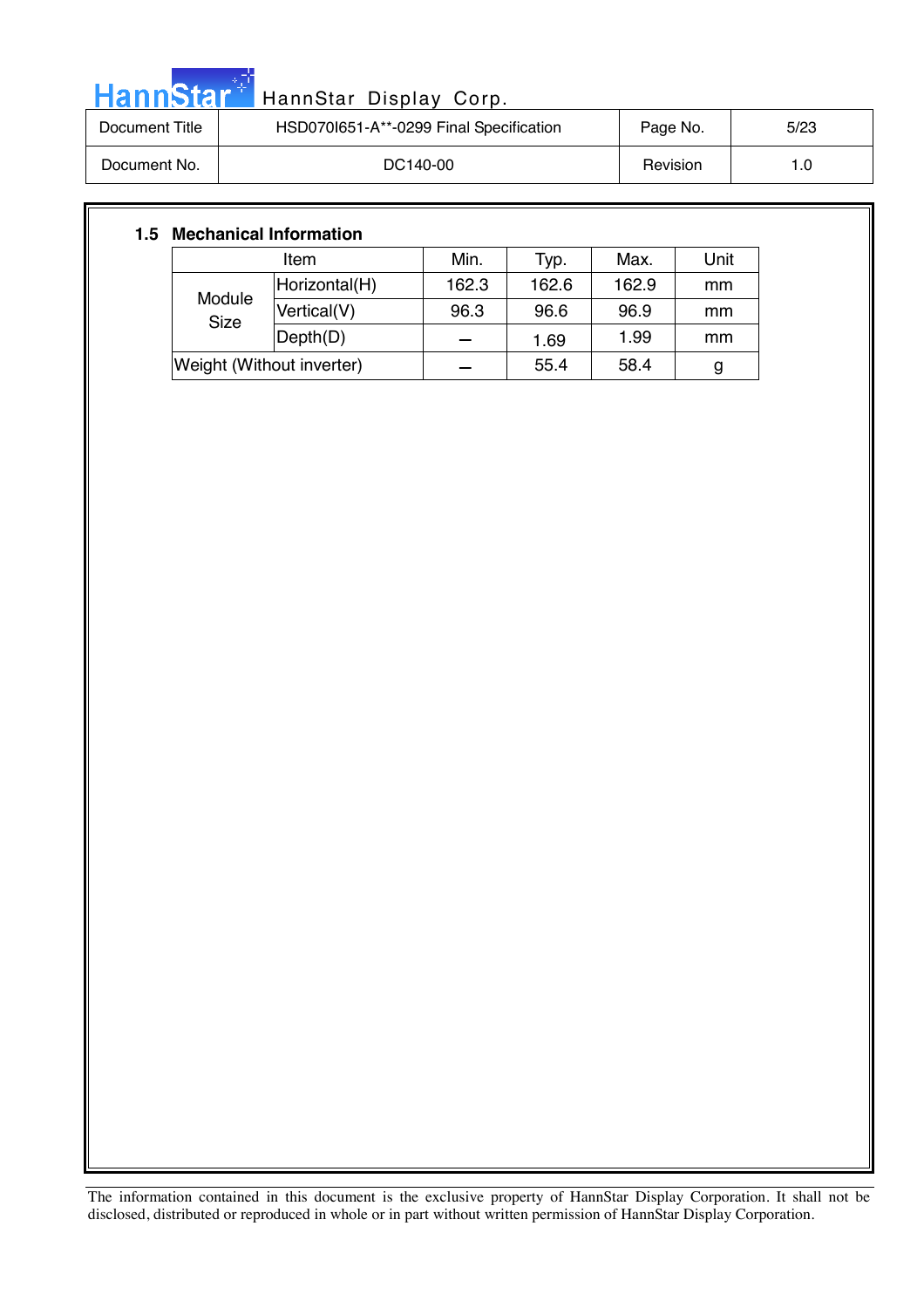| HannStar <sup>*</sup> | HannStar Display Corp.                  |                 |      |
|-----------------------|-----------------------------------------|-----------------|------|
| Document Title        | HSD0701651-A**-0299 Final Specification | Page No.        | 6/23 |
| Document No.          | DC140-00                                | <b>Revision</b> | 1.0  |

### **2.0 ABSOLUTE MAXIMUM RATINGS 2.1 Electrical Absolute Rating**

سام ر

### **2.1.1 TFT LCD Module**

| Item                      | Symbol                      | Min.   | Max.           | Unit | Note     |
|---------------------------|-----------------------------|--------|----------------|------|----------|
|                           | $DV_{DD}$                   | $-0.3$ | 6              | v    | $GND=0$  |
|                           | $V_{GH}$                    | $-0.3$ | 40             | v    | $GND=0$  |
| Power supply voltage      | $V_{GL}$                    | $-20$  | 0.3            | v    | $GND=0$  |
|                           | $V_{GH}$ - $V_{GL}$         | $-0.3$ | 40             | ۷    |          |
|                           | AV <sub>DD</sub>            | $-0.3$ | 7.0            | v    | $AGND=0$ |
|                           | V <sub>COM</sub>            | $-1.6$ | 5.2            | v    |          |
| Analog Signal Input Level | $V_{R}$ , $V_{G}$ , $V_{B}$ | $-0.2$ | $AVDD+0.2$     | v    |          |
| Logic Signal Input Level  | $V_1$                       | $-0.3$ | $DV_{DD}$ +0.3 | v    |          |

### Note (1) Permanent damage may occur to the LCD module if beyond this specification. Functional operation should be restricted to the conditions described under normal operating conditions.

(2) Ta = $25 \pm 2^{\circ}$ C

### **2.2 Environment Absolute Rating**

| Item                         | Symbol | Min.  | Max. | 'Jnit  | <b>Note</b> |
|------------------------------|--------|-------|------|--------|-------------|
| <b>Operating Temperature</b> | opa    | $-10$ | 60   | $\sim$ |             |
| Storage Temperature          | stg    | $-20$ |      | $\sim$ |             |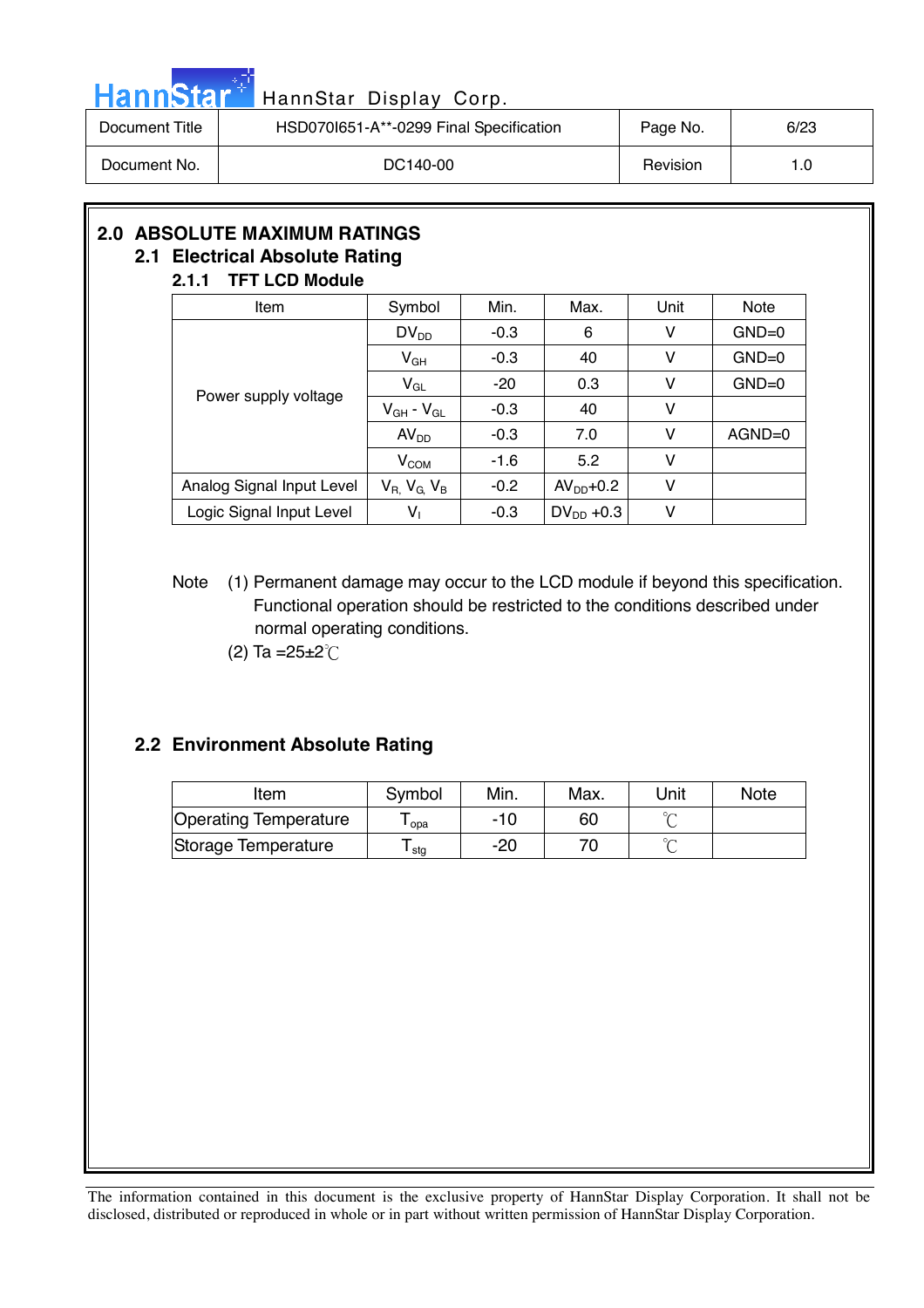| HannStar <sup>*l</sup> | HannStar Display Corp.                  |          |      |
|------------------------|-----------------------------------------|----------|------|
| Document Title         | HSD070I651-A**-0299 Final Specification | Page No. | 7/23 |
| Document No.           | DC140-00                                | Revision | 1.0  |

| <b>3.0 OPTICAL CHARACTERISTICS</b><br><b>Optical specification</b><br>3.1 |             |                  |                                            |       |       |                |      |                    |  |  |
|---------------------------------------------------------------------------|-------------|------------------|--------------------------------------------|-------|-------|----------------|------|--------------------|--|--|
| Item                                                                      |             | Symbol           | Condition                                  | Min.  | Typ.  | Max.           | Unit | <b>Note</b>        |  |  |
| Transmittance<br>(with POL)                                               |             | $T(\%)$          |                                            |       | 9.00  |                |      |                    |  |  |
| Contrast                                                                  |             |                  | $\Theta = 0$<br>Normal<br>viewing<br>angle | 400   | 500   |                |      | (1)(2)             |  |  |
| Response                                                                  | Rising      | $T_R$            |                                            |       | 5     | $\overline{7}$ |      |                    |  |  |
| time                                                                      | Falling     | $T_F$            |                                            |       | 20    | 28             | msec | (1)(3)             |  |  |
| Color gamut                                                               |             | $S(\%)$          |                                            |       | 45 %  |                |      | (C-light)          |  |  |
|                                                                           | White       | $W_{x}$          |                                            | 0.292 | 0.312 | 0.332          |      |                    |  |  |
|                                                                           |             | $W_{y}$          |                                            | 0.324 | 0.344 | 0.364          |      |                    |  |  |
|                                                                           | Red         | <b>Rx</b>        |                                            | 0.583 | 0.603 | 0.623          |      |                    |  |  |
| Color<br>chromaticity                                                     |             | Ry               |                                            | 0.325 | 0.345 | 0.365          |      | (1)(4)<br>CF glass |  |  |
| (CIE1931)                                                                 | Green       | Gx               |                                            | 0.298 | 0.318 | 0.338          |      | (C-light)          |  |  |
|                                                                           |             | Gy               |                                            | 0.515 | 0.535 | 0.555          |      |                    |  |  |
|                                                                           | <b>Blue</b> | <b>Bx</b>        |                                            | 0.119 | 0.139 | 0.159          |      |                    |  |  |
|                                                                           |             | By               |                                            | 0.141 | 0.161 | 0.181          |      |                    |  |  |
|                                                                           | Hor.        | $\Theta_L$       |                                            | 50    | 60    |                |      |                    |  |  |
|                                                                           |             | $\Theta_{\rm R}$ |                                            | 50    | 60    |                |      |                    |  |  |
| Viewing angle                                                             |             | $\Theta_{\sf U}$ | CR>10                                      | 30    | 40    |                |      |                    |  |  |
|                                                                           | Ver.        |                  |                                            | 50    | 60    |                |      |                    |  |  |

### **3.2 Measuring Condition**

a da

■ Measuring surrounding : dark room

■ Ambient temperature : 25±2°C

■ 30min. warm-up time.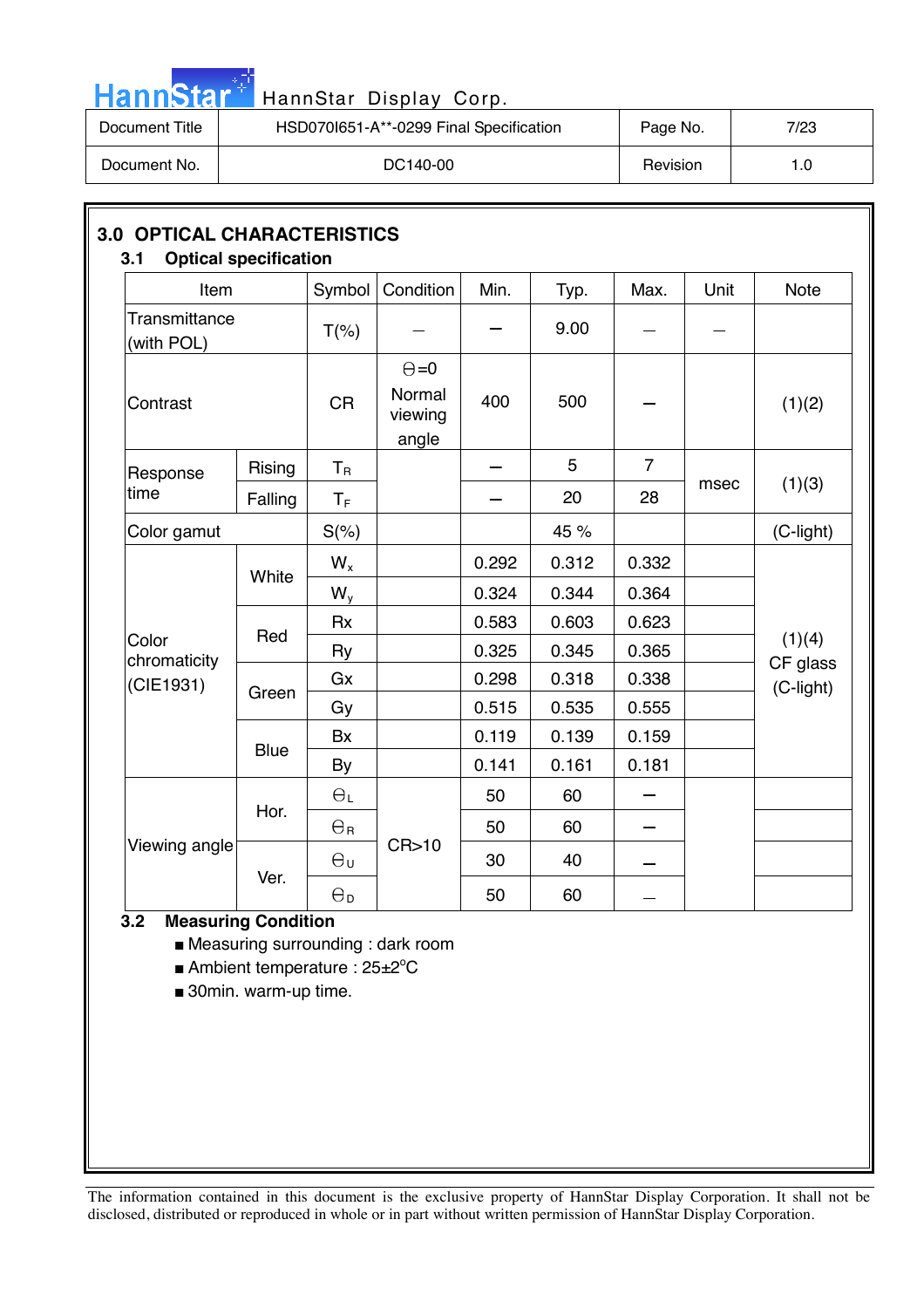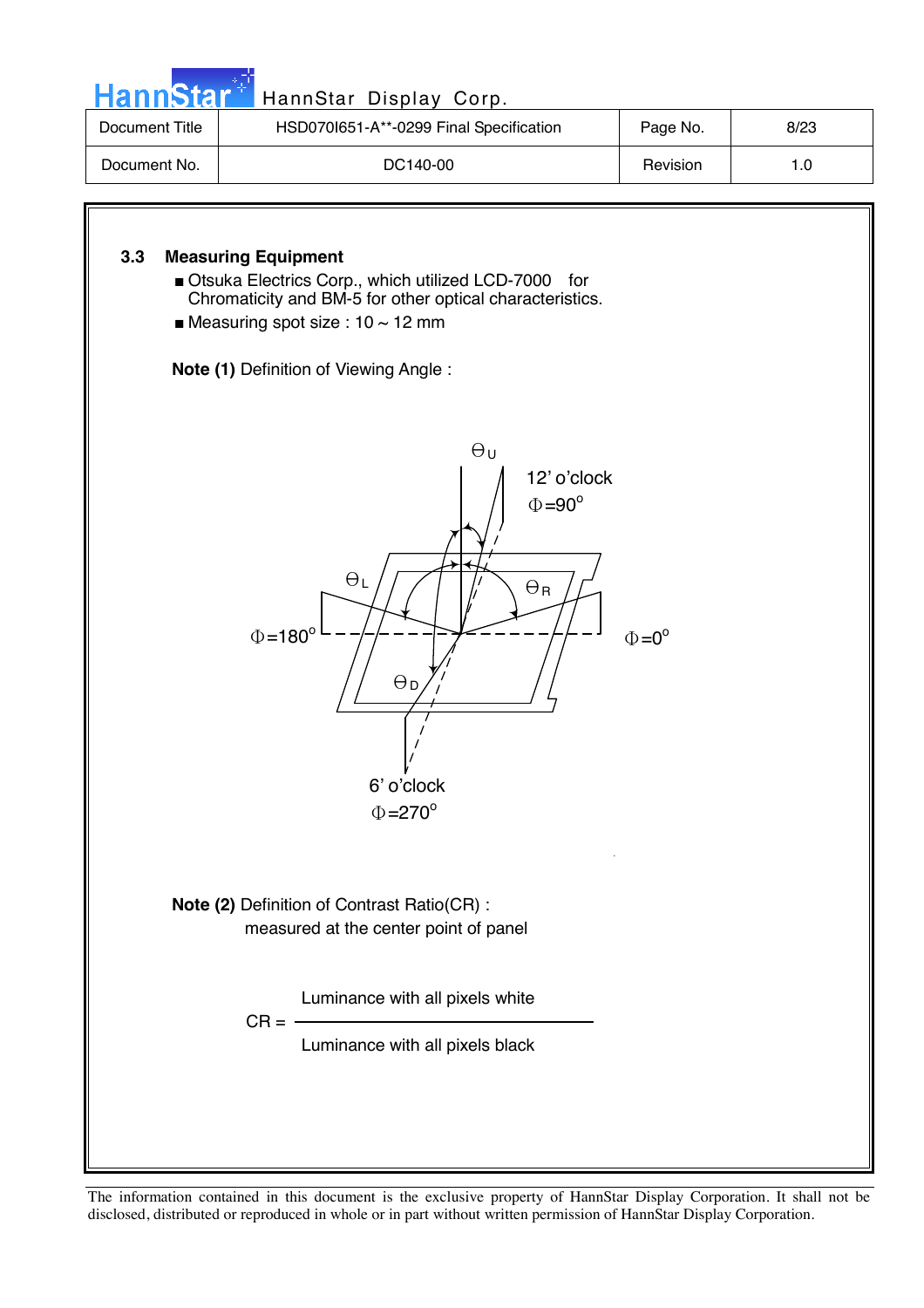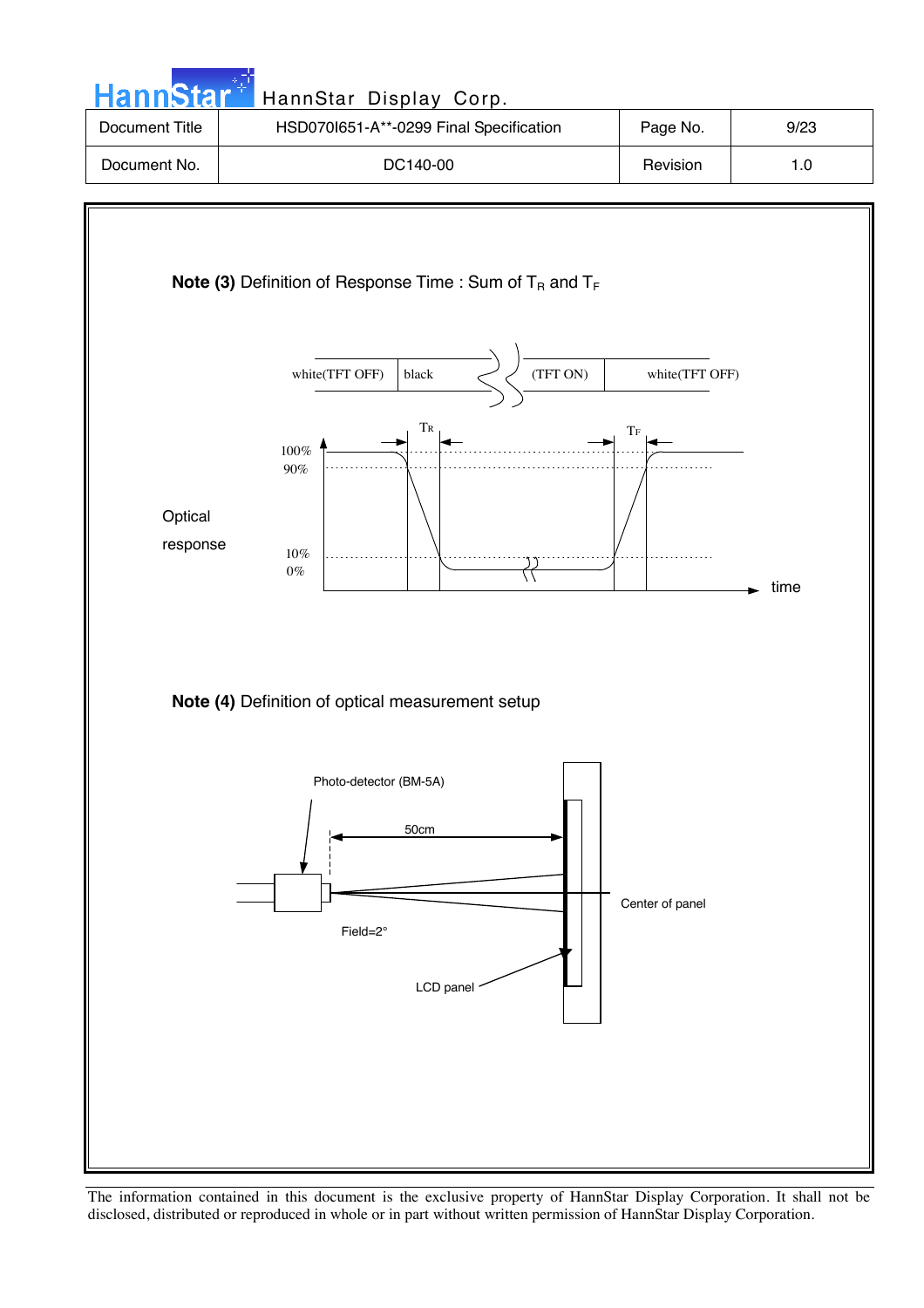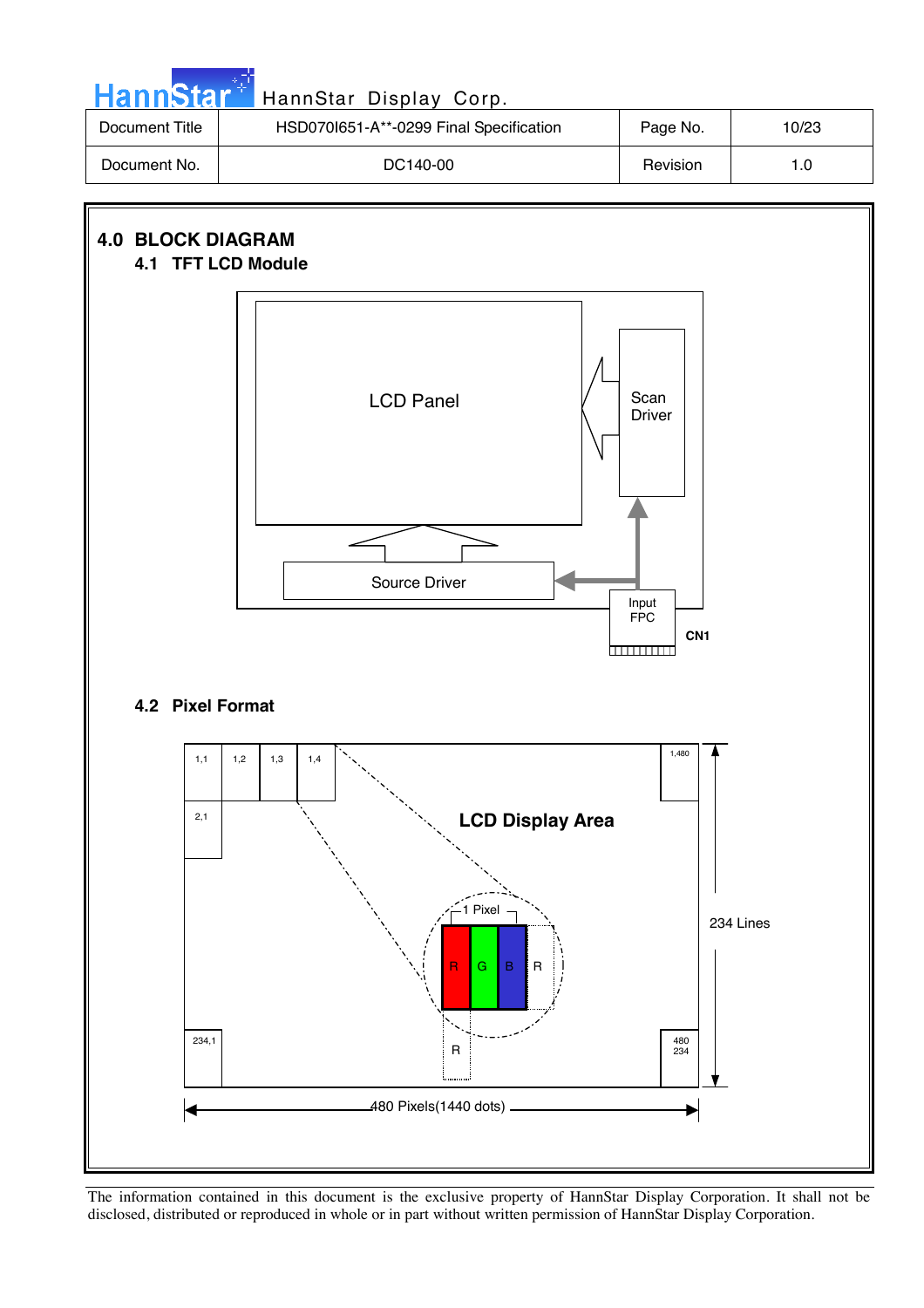| HannStar <sup>*</sup>                       |                        |               |     | HannStar Display Corp.                                               |          |             |  |  |
|---------------------------------------------|------------------------|---------------|-----|----------------------------------------------------------------------|----------|-------------|--|--|
| Document Title                              |                        |               |     | HSD070I651-A**-0299 Final Specification                              | Page No. | 11/23       |  |  |
| DC140-00<br>Document No.<br>Revision<br>1.0 |                        |               |     |                                                                      |          |             |  |  |
| <b>5.0 INTERFACE PIN CONNECTION</b>         | 5.1 TFT LCD Module     |               |     | <b>CN1</b> (Input signal): FPC Down Connector, 26 pins, pitch: 0.5mm |          |             |  |  |
|                                             | <b>Terminal</b><br>no. | <b>Symbol</b> | VO. | <b>Function</b>                                                      |          | <b>Note</b> |  |  |
|                                             |                        | <b>DGND</b>   | ٠   | Ground for logic circuit                                             |          |             |  |  |
|                                             | 2                      | $DV_{DD}$     |     | Supply voltage of logic control circuit for scan (Gate) driver       |          |             |  |  |

5 STVD | I/O Vertical start pulse (1) 6 | STVU | I/O | Vertical start pulse (1)

8 | U/D | I | UP/DOWN scan control input (1) (1)

12 | L/R | I | LEFT/RIGHT scan control input (1) 13 MOD | I Sequential sampling and simultaneous sampling setting | (2)

15 STHL II/O Start pulse for horizontal scan (Gate) line (1)

| 16 | <b>STHR</b>            | I/O | Start pulse for horizontal scan (Gate) line                     | (1) |
|----|------------------------|-----|-----------------------------------------------------------------|-----|
| 17 | CPH <sub>3</sub>       |     | Sampling and shifting clock pulse for data (Source) driver      | (2) |
| 18 | CPH <sub>2</sub>       |     | Sampling and shifting clock pulse for data (Source) driver      | (2) |
| 19 | CPH <sub>1</sub>       |     | Sampling and shifting clock pulse for data (Source) driver      |     |
| 20 | DV <sub>DD</sub>       |     | Supply voltage of logic control circuit for data(Source) driver |     |
| 21 | <b>DGND</b>            |     | Ground for logic circuit                                        |     |
| 22 | Vr                     |     | Alternated video signal input(Red)                              |     |
| 23 | VG                     |     | Alternated video signal input(Green)                            |     |
| 24 | Vв                     |     | Alternated video signal input(blue)                             |     |
| 25 | <b>AV<sub>DD</sub></b> |     | Supply voltage for analog circuit                               |     |
| 26 | AGND                   |     | Ground for analog circuit                                       |     |
|    |                        |     |                                                                 |     |

Note (1) Selection of scanning mode (please refer to the following table)

3 | V<sub>GL</sub> | I | Negative power for scan (Gate) driver 4 V<sup>GH</sup> I Positive power for scan (Gate) driver<br>5 STVD I/O Vertical start pulse

7 | CKV | I Shift clock input for scan (Gate) driver

10 V<sub>COM</sub> I Common electrode driving signal<br>11 V<sub>COM</sub> I Common electrode driving signal 11 | V<sub>COM</sub> | | Common electrode driving signal

9 | OEV | I | Output enable input for scan(Gate) driver

14 | OEH | | | Output enable input for data (Source) driver

| Setting of scan control<br>input |                  | IN/OUT state for start pulse             |        |        |        | Scanning direction                  |
|----------------------------------|------------------|------------------------------------------|--------|--------|--------|-------------------------------------|
| U/D                              | L/R              | STHRI STHL<br><b>STVU</b><br><b>STVD</b> |        |        |        |                                     |
| <b>GND</b>                       | DV <sub>DD</sub> | Output                                   | Input  | Output | Input  | up to down, and from left to right. |
| DV <sub>DD</sub>                 | <b>GND</b>       | Input                                    | Output | Input  | Output | down to up, and from right to left. |
| <b>GND</b>                       | GND              | Output                                   | Input  | Input  | Output | up to down, and from right to left. |
| DV <sub>DD</sub>                 | DV <sub>DD</sub> | Input                                    | Output | Output | Input  | down to up, and from left to right. |

Note (2) MOD=H: Simultaneous sampling.(Please check CPH2 and CPH3 to GND when MOD=H) MOD=L : Sequential sampling.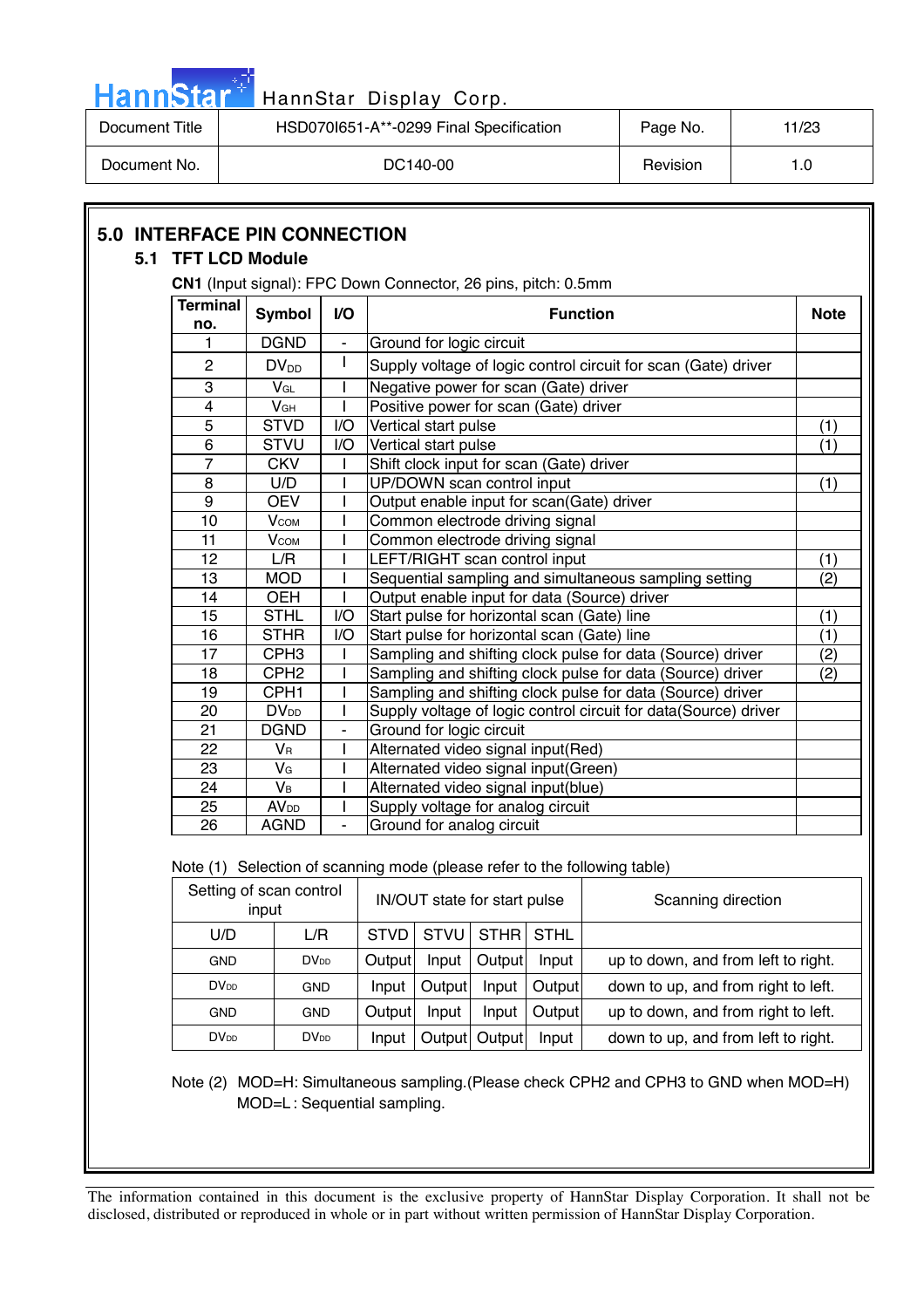

## Hann Star<sup>t HannStar</sup> Display Corp.

| Document Title | HSD070I651-A**-0299 Final Specification | Page No. | 12/23 |
|----------------|-----------------------------------------|----------|-------|
| Document No.   | DC140-00                                | Revision |       |

### **6.0 ELECTRICAL CHARACTERISTICS**

### **6.1 TFT LCD Module**

| Item                  | Symbol                  | Min.             | Typ.                | Max.                    | <b>Unit</b> | <b>Note</b>       |
|-----------------------|-------------------------|------------------|---------------------|-------------------------|-------------|-------------------|
|                       | $DV_{DD}$               | 3                | 3.3                 | 5.5                     | V           |                   |
|                       | $V_{GH}$                | 14.3             | 15                  | 15.7                    | V           |                   |
| <b>Supply Voltage</b> | $V_{GL}$                | $-10.5$          | $-10$               | $-9.5$                  | V           |                   |
|                       | <b>AV<sub>DD</sub></b>  | 4.5              | 5                   | 5.5                     | V           |                   |
| Video signal          | Via                     | 0.4              | ٠                   | $AVDD-0.4$              | $\vee$      |                   |
| amplitude             | <b>Vi</b> <sub>AC</sub> |                  | 3                   | ۰                       | V           | AC component,     |
| (VR, VG, VB)          | <b>V</b> <sub>iDC</sub> | ۰                | AV <sub>DD</sub> /2 | $\blacksquare$          | $\vee$      | DC component      |
|                       | <b>V</b> <sub>CAC</sub> | ٠                | 5.6                 | $\blacksquare$          | VP-P        | AC component      |
| <b>VCOM</b>           | <b>V</b> <sub>CDC</sub> | 1.6              | 1.8                 | 2.0                     | V           | DC component, (1) |
| Input signal          | $V_{iH}$                | $0.8$ D $V_{DD}$ | ۰                   | <b>DV</b> <sub>DD</sub> | V           | (2)               |
| voltage               | Vil                     | $\Omega$         | ۰                   | $0.2$ DV <sub>DD</sub>  | V           | (2)               |
|                       | $I_{DD}$                | ۰                | 127                 | ٠                       | uA          | $DV_{DD} = 3.3V$  |
| Current of power      | <b>ADD</b>              | ۰                | 7.0                 |                         | mA          | $AVDD=5V$         |
| supply                | lан                     | ٠                | 70                  | ٠                       | uA          | $VGH=15V$         |
|                       | lgL                     | ۰                | 65                  | ۰                       | uA          | $VGL=-10V$        |

Note (1): The brightness of LCD panel could be changed by adjusting the AC component of Vcom. Note (2): STHL, STHR, OEH, L/R, CPH1~CPH3, STVD, STVU, OEV, CKV, U/D

Note (3): Be sure to apply the power voltage as the power sequence spec.

Note (4) : DGND=AGND=0V,)

 $\overline{\phantom{a}}$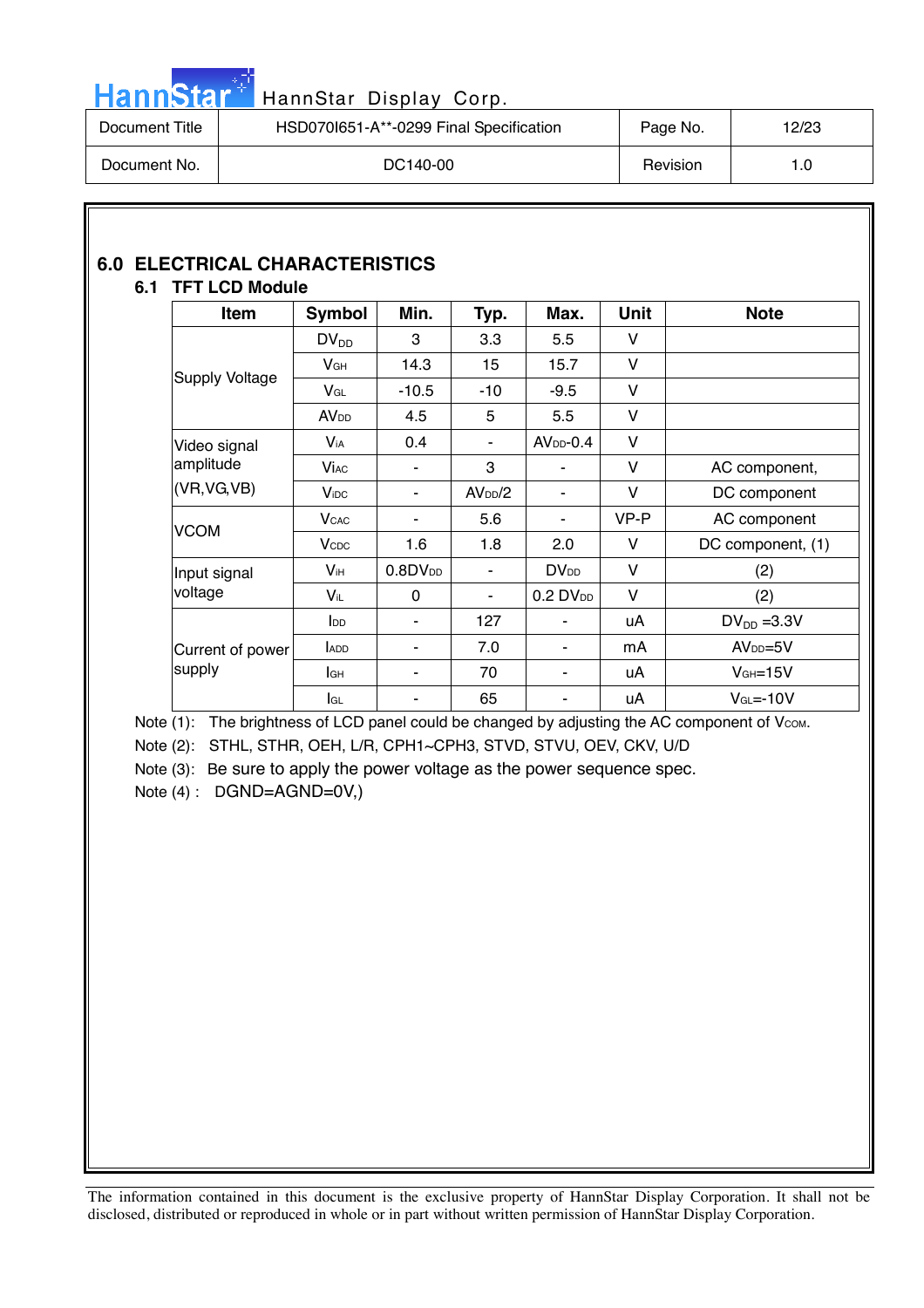|  |  | Hannistar |  |
|--|--|-----------|--|
|  |  |           |  |
|  |  |           |  |

### HannStar Display Corp.

| Document Title | HSD070I651-A**-0299 Final Specification | Page No. | 13/23 |
|----------------|-----------------------------------------|----------|-------|
| Document No.   | DC140-00                                | Revision |       |

| <b>Item</b>                     | Symbo              | Min.           | Typ.                     | Max.                         | <b>Unit</b>  | <b>Note</b> |
|---------------------------------|--------------------|----------------|--------------------------|------------------------------|--------------|-------------|
| Rising time                     | tr                 | L,             |                          | 10                           | ns           | (1)         |
| Falling time                    | tr                 |                |                          | 10                           | ns           | (1)         |
| High and low level pulse duty   | tcph               | 100            | 103                      | $\blacksquare$               | ns           | CPH1~CPH3   |
| CPH pulse duty                  | tсwн               | 40             | 50                       | 60                           |              | CPH1~CPH3   |
| STH setup time                  | tsuh               | 20             | $\blacksquare$           | $\overline{\phantom{a}}$     | ns           | STHR, STHL  |
| STH hold time                   | <b>t</b> HDH       | 10             | $\overline{\phantom{0}}$ | $\qquad \qquad \blacksquare$ | ns           | STHR, STHL  |
| STH pulse width                 | tsth               |                | 1                        |                              | tcph         | STHR, STHL  |
| STH period                      | tн                 | 61.5           | 63.5                     | 65.5                         | μs           | STHR, STHL  |
| OEH pulse width                 | toeh               | $\frac{1}{2}$  | 1.23                     | $\blacksquare$               | μs           | <b>OEH</b>  |
| Sample and hold disable time    | tois1              | $\blacksquare$ | 8.19                     | $\overline{\phantom{a}}$     | μs           |             |
| OEV pulse width                 | toev               | $\blacksquare$ | 4.77                     | $\overline{\phantom{a}}$     | μs           | <b>OEV</b>  |
| CKV pulse width                 | tckv               | $\blacksquare$ | 3.91                     | $\blacksquare$               | μs           | <b>CKV</b>  |
| Clean enable time               | t <sub>DIS2</sub>  | $\blacksquare$ | 3.90                     | $\blacksquare$               | μs           |             |
| Horizontal display timing range | tон                | $\blacksquare$ | 1440                     | $\blacksquare$               | $t$ CPH $/3$ |             |
| STV setup time                  | tsuv               | 200            | $\blacksquare$           | $\blacksquare$               | ns           | STVD, STVU  |
| STV hold time                   | th <sub>DV</sub>   | 300            | -                        |                              | ns           | STVD, STVU  |
| STV pulse width                 | tstv               | ä,             | $\mathbf{1}$             | $\frac{1}{2}$                | tн           | STVD, STVU  |
| Horizontal line per field       | tv                 | 256            | 262                      | 268                          | tн           | (2)         |
| Vertical display start          | tsv                |                | 3                        | $\blacksquare$               | tн           |             |
| Vertical display timing range   | t <sub>DV</sub>    |                | 234                      | $\blacksquare$               | tн           |             |
| <b>VCOM Rising time</b>         | trcom              |                | $\overline{\phantom{0}}$ | 5                            | μs           |             |
| <b>VCOM Falling time</b>        | t <sub>f</sub> com |                | $\overline{\phantom{0}}$ | 5                            | μs           |             |
| VCOM delay time                 | t <sub>DCOM</sub>  |                | $\overline{\phantom{0}}$ | 3                            | μs           |             |
| RGB delay time                  | <b>t</b> DRGB      |                | $\star$                  | 1                            | $\mu s$      |             |

Note (1): For all of the logic signals.

Note (2): Please don't use odd horizontal lines to drive LCD panel for both odd and

even filed simultaneously.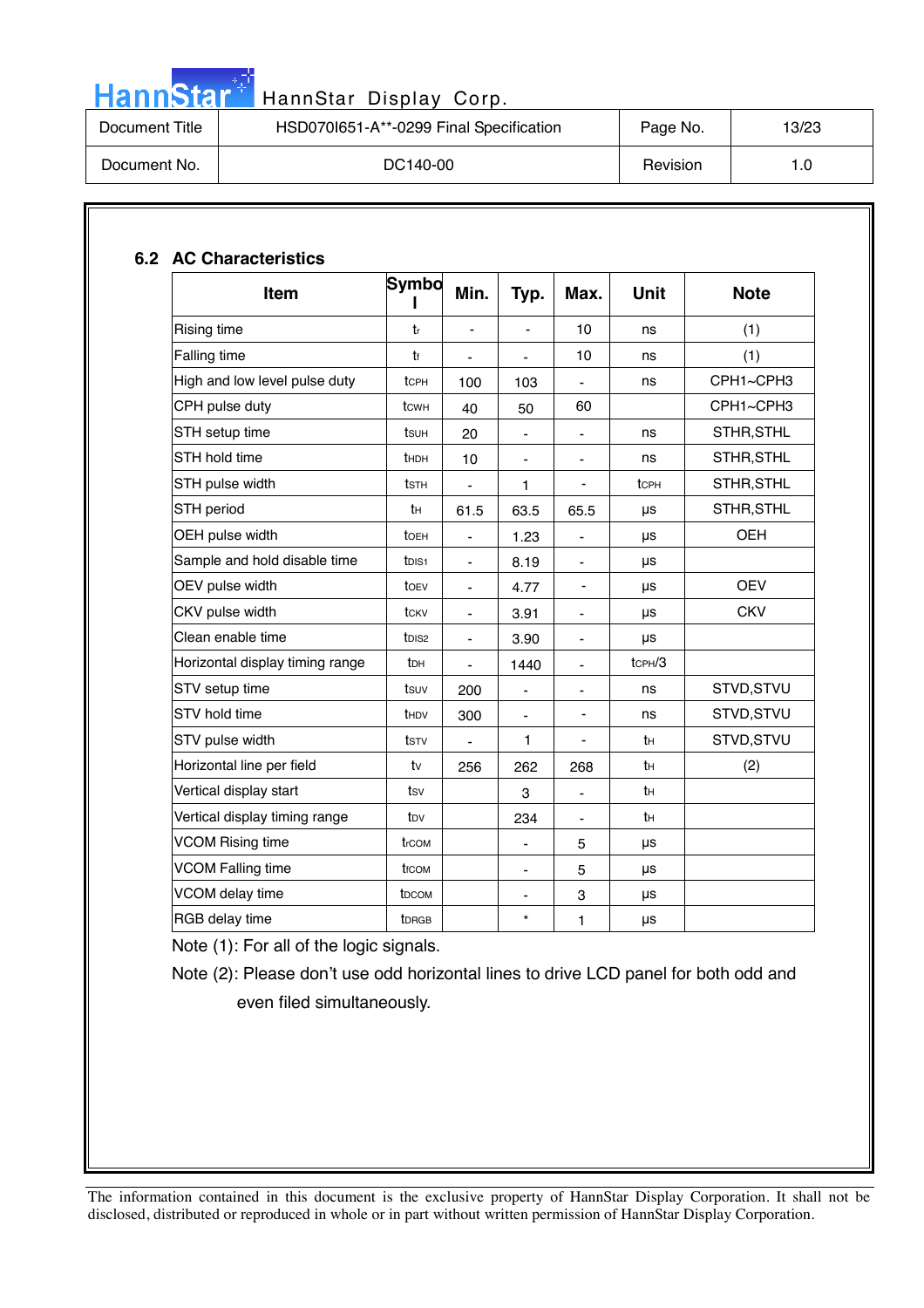| <b>HannStar</b> * | HannStar Display Corp.                  |          |       |
|-------------------|-----------------------------------------|----------|-------|
| Document Title    | HSD070I651-A**-0299 Final Specification | Page No. | 14/23 |
| Document No.      | DC140-00                                | Revision | 1.0   |

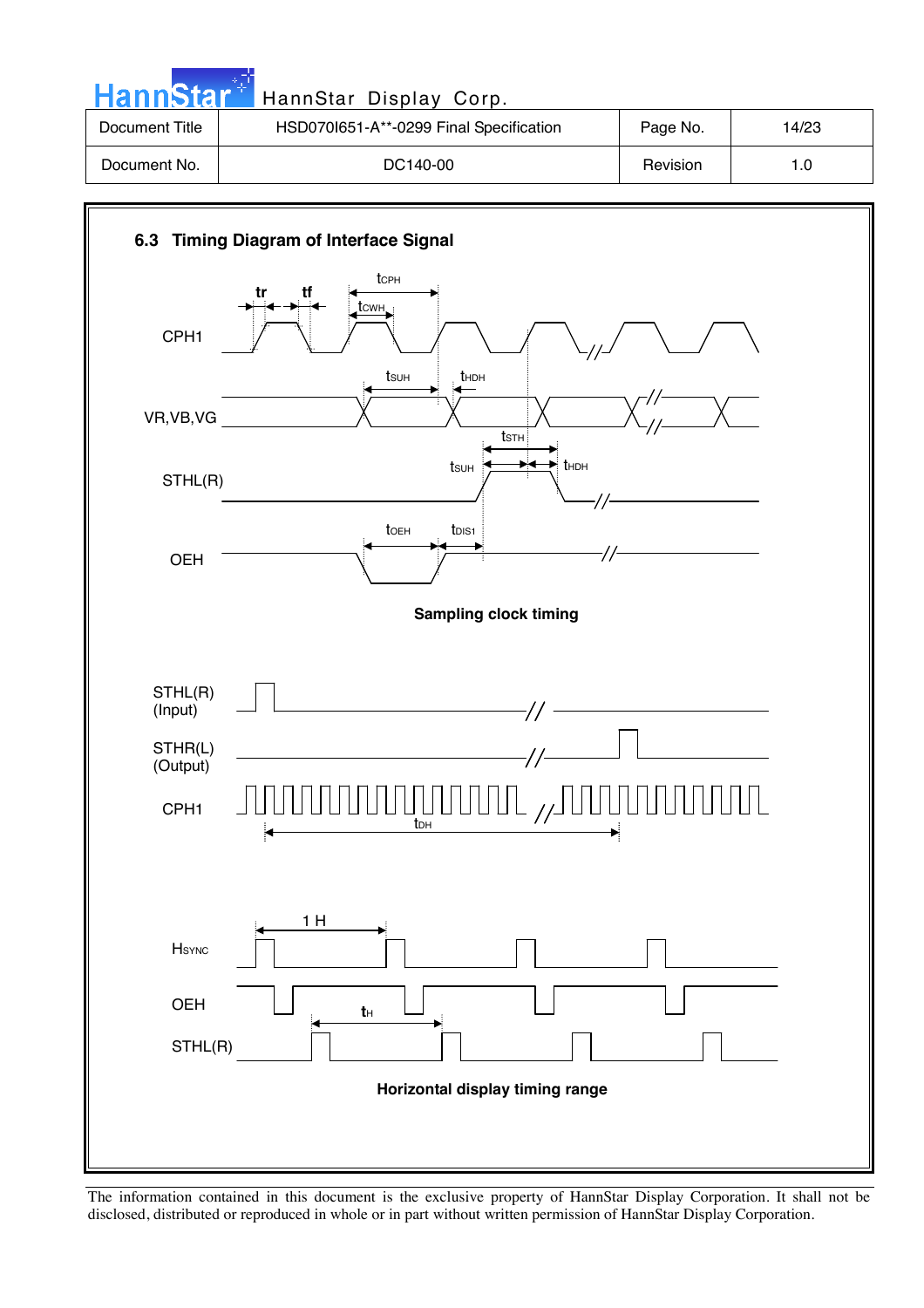

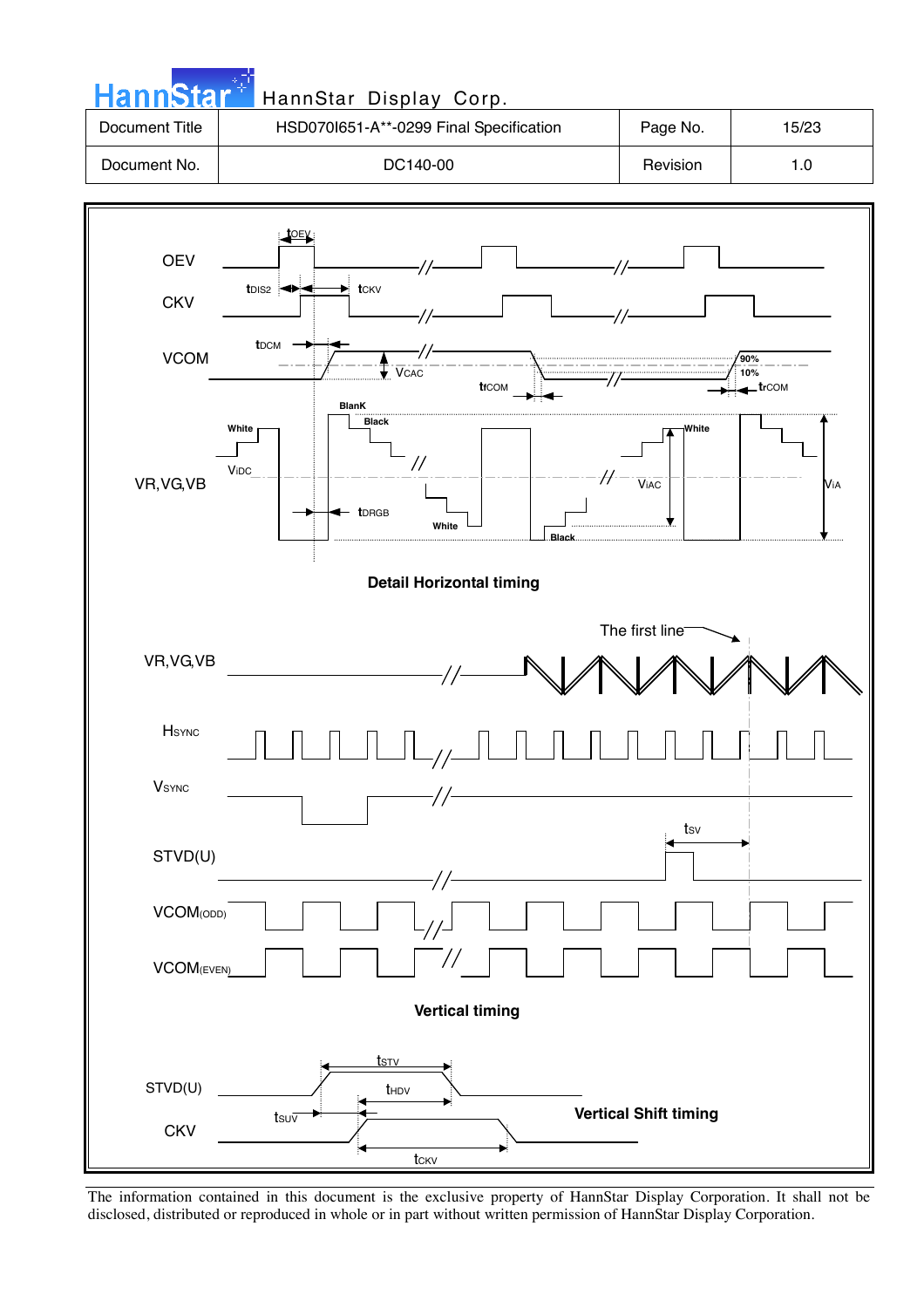| <b>HannStar</b> <sup>+1</sup> | HannStar Display Corp.                  |          |       |
|-------------------------------|-----------------------------------------|----------|-------|
| Document Title                | HSD070I651-A**-0299 Final Specification | Page No. | 16/23 |
| Document No.                  | DC140-00                                | Revision | 1.0   |
|                               |                                         |          |       |

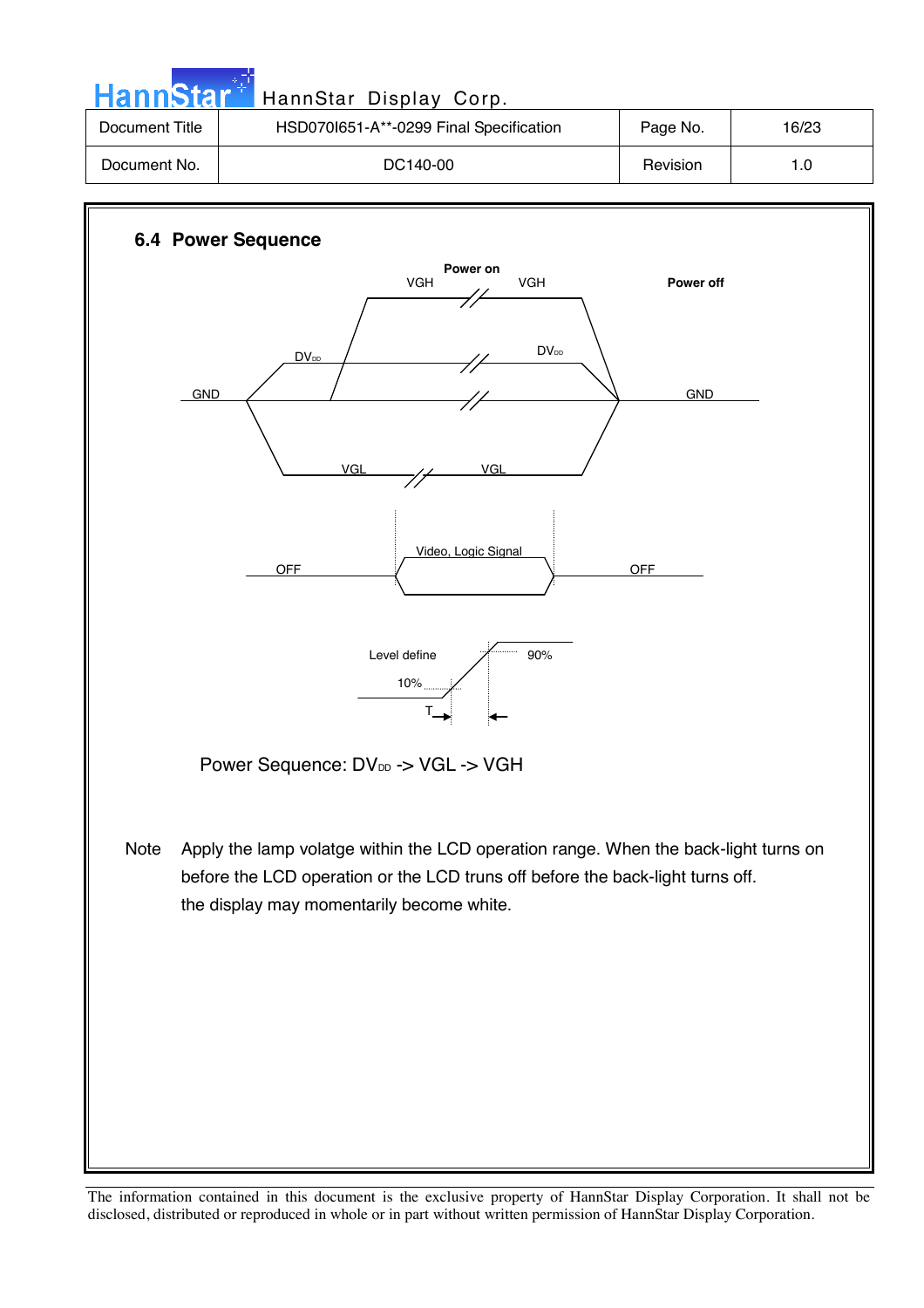| <b>HannStar</b> | HannStar Display Corp.                  |          |       |
|-----------------|-----------------------------------------|----------|-------|
| Document Title  | HSD070I651-A**-0299 Final Specification | Page No. | 17/23 |
| Document No.    | DC140-00                                | Revision | 1.0   |

والوارد

| No. | Item                                                | <b>Conditions</b>                                                                                                                  | Remark           |
|-----|-----------------------------------------------------|------------------------------------------------------------------------------------------------------------------------------------|------------------|
|     | 1 High Temperature Storage                          | Ta= $+70^{\circ}$ C, 240hrs                                                                                                        |                  |
|     | 2 Low Temperature Storage                           | Ta= $-20^{\circ}$ C, 240hrs                                                                                                        |                  |
|     | 3 High Temperature Operation                        | Ta= $+60^{\circ}$ C, 240hrs                                                                                                        |                  |
| 4   | Low Temperature Operation                           | Ta= $-10^{\circ}$ C, 240hrs                                                                                                        |                  |
|     | 5 High Temperature and High Humidity<br>(operation) | Ta=+60°C, 90%RH, 240hrs                                                                                                            |                  |
|     | 6 Thermal Cycling Test (non operation)              | -20°C(30min) $\rightarrow$ +70°C(30min), 200cycles                                                                                 |                  |
|     | 7 Electrostatic Discharge                           | $\pm 200V, 200pF(0\Omega)$ 1 time/each terminal                                                                                    |                  |
|     | 8 Vibration                                         | 1. Random:<br>1.04Grms, 10~500Hz, X/Y/Z,<br>30min/each direction<br>2.Sweep sine:<br>1.5G, 5~500Hz, X/Y/Z,<br>30min/each direction |                  |
|     | 9 Shock                                             | 100G, 6ms, $\pm X$ , $\pm Y$ , $\pm Z$                                                                                             | JIS C7021, A-10  |
|     |                                                     | 3 time for each direction                                                                                                          | (Condition A)    |
|     | 10 Vibration (with carton)                          | Random:<br>1.04Grms, 10~500Hz, X/Y/Z<br>45min/each direction<br>Fixed:<br>5Hz, 1.5Grms, X/Y/Z<br>45min/each direction              |                  |
|     | 11   Drop (with carton)                             | Height: 60cm                                                                                                                       | <b>JIS Z0202</b> |
|     | judged before the reliability stress.               | 1 corner, 3 edges, 6 surfaces<br>Note: There are no display function NG issue occurred, All the cosmetic specification is          |                  |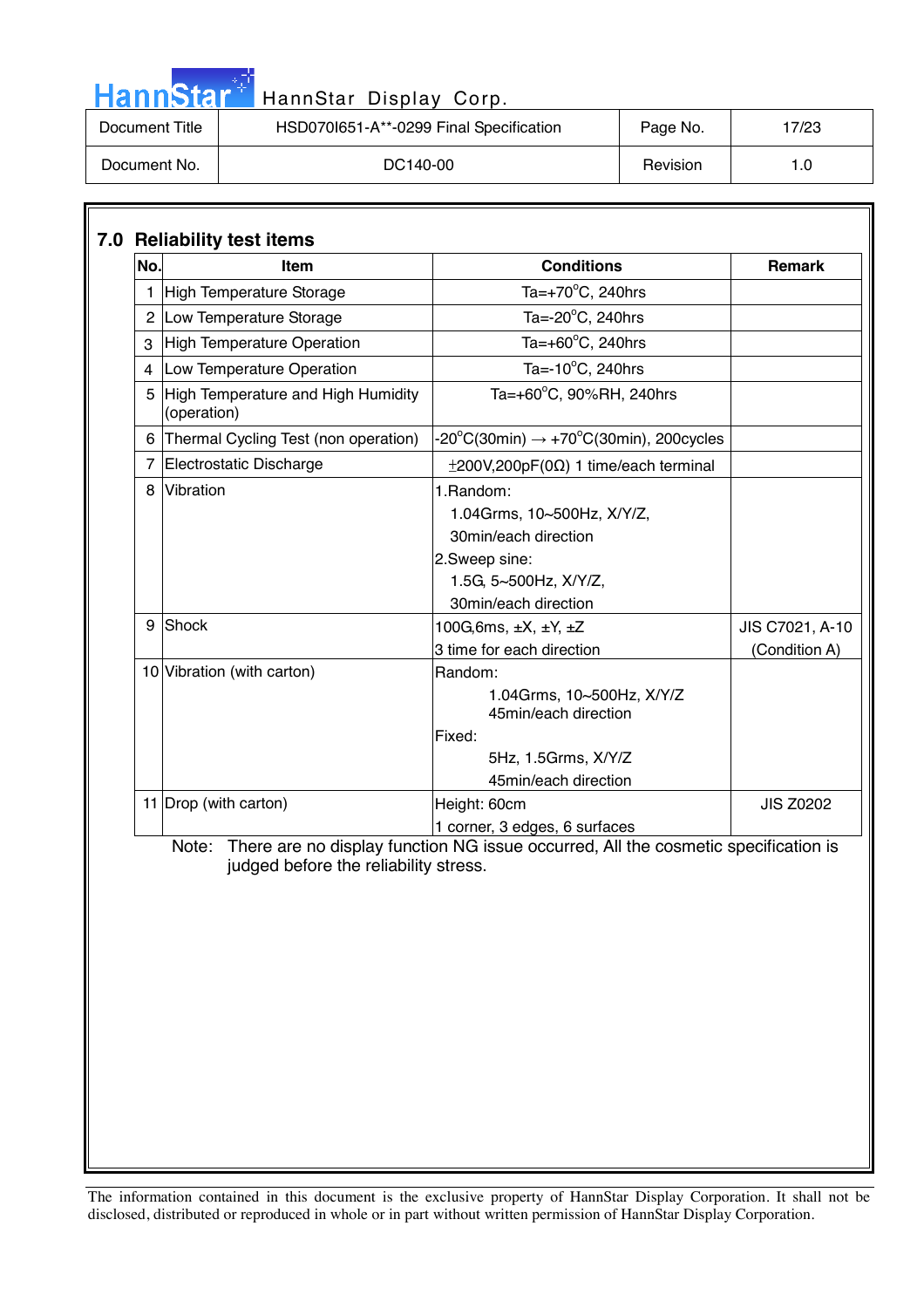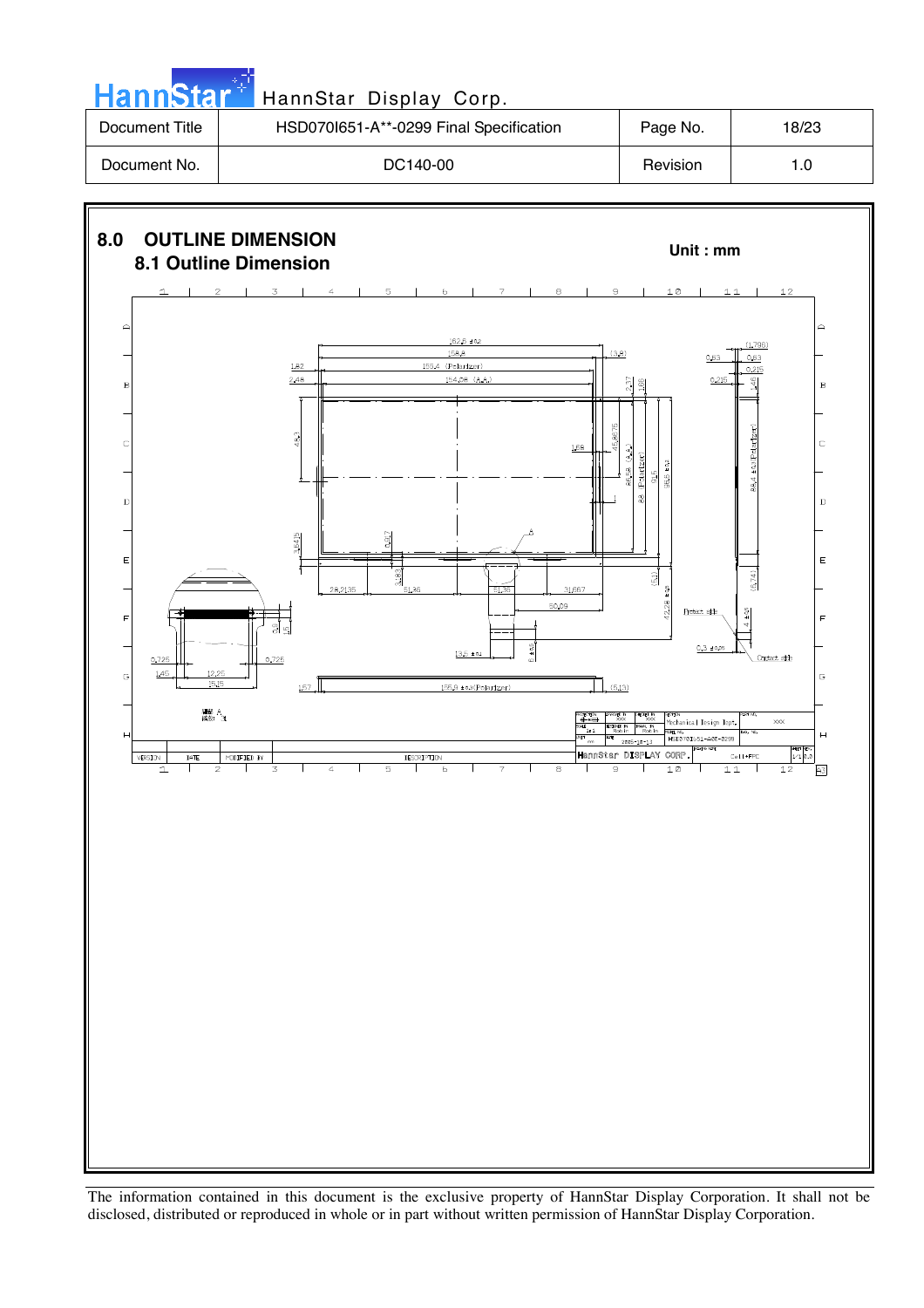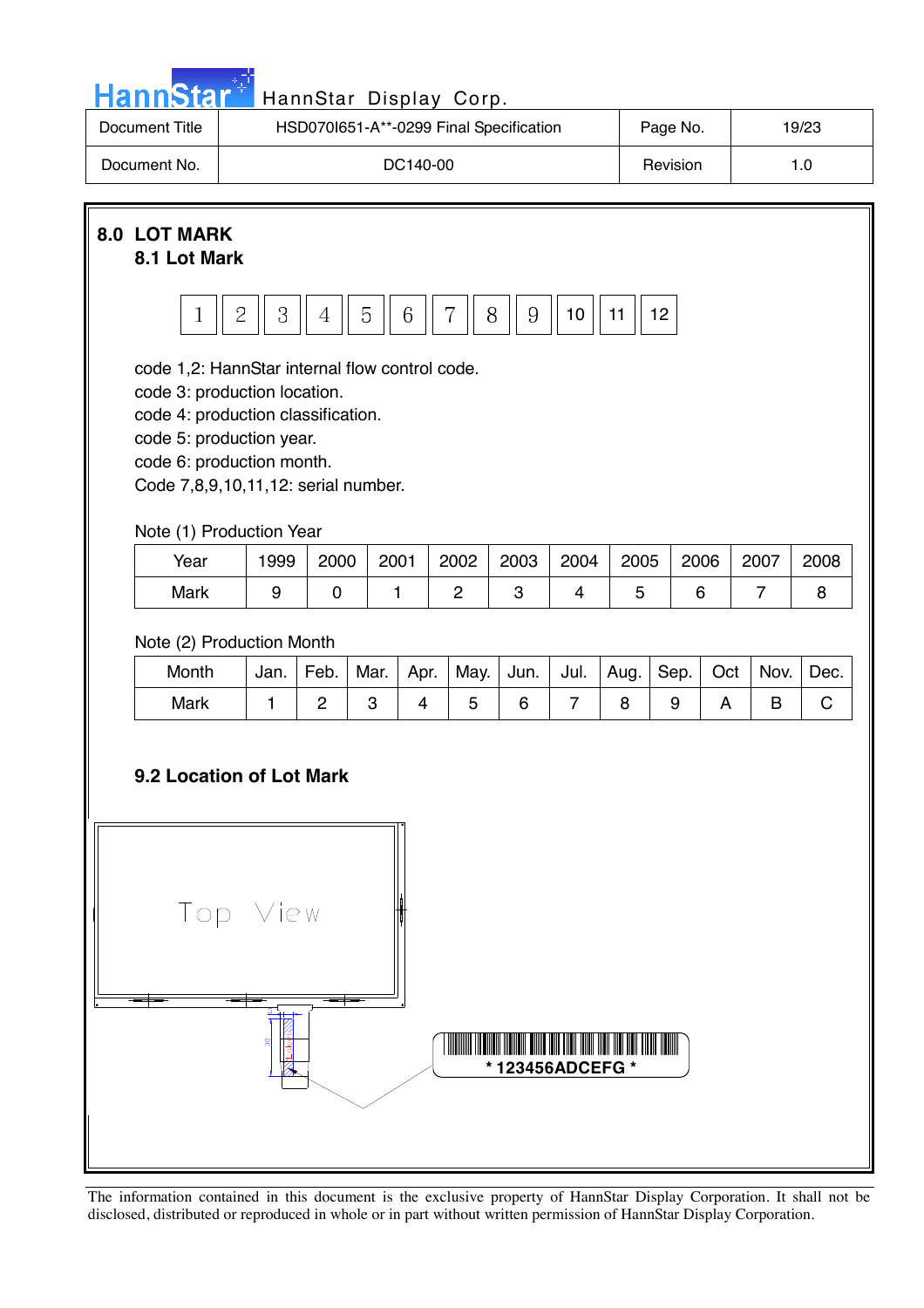| <b>Document Title</b> | HSD070l651-A**-0299 Final Specification                                   | Page No. | 20/23                    |
|-----------------------|---------------------------------------------------------------------------|----------|--------------------------|
| Document No.          | DC140-00                                                                  | Revision | 1.0                      |
|                       |                                                                           |          |                          |
| 9.0<br>9.1            | <b>PACKAGE SPECIFICATION</b><br>packing form                              |          |                          |
|                       | (1) Package quantity in one carton: 80 pieces.                            |          |                          |
|                       | (2) Carton size: $464\pm 3$ mm $\times 360\pm 3$ mm $\times 370\pm 3$ mm. |          |                          |
|                       | (3) For domestic transportation only.                                     |          |                          |
| 9.2                   | packing assembly drawings                                                 |          |                          |
|                       |                                                                           |          |                          |
|                       | Empty Tray x 1pcs<br>⇩<br>EPE Spacer<br>$\Rightarrow$                     | ⇩        | <b>EPE Protect Sheet</b> |
|                       | ⇩<br>Cell x 4pcs<br>⇩<br>EPE Spacer                                       | ⇩        | ESD Bag Package OK       |
|                       | Full Tray x 20pcs<br>⇩<br>ESD Bag                                         | ⇩        | Carton                   |
|                       | 1. Tray Stack Quantity : 21pcs                                            |          | Carton Package OK        |
|                       | 2. Cell to Stack Quantity: 80pcs                                          |          |                          |
|                       |                                                                           |          |                          |
|                       |                                                                           |          |                          |
|                       |                                                                           |          |                          |
|                       |                                                                           |          |                          |
|                       |                                                                           |          |                          |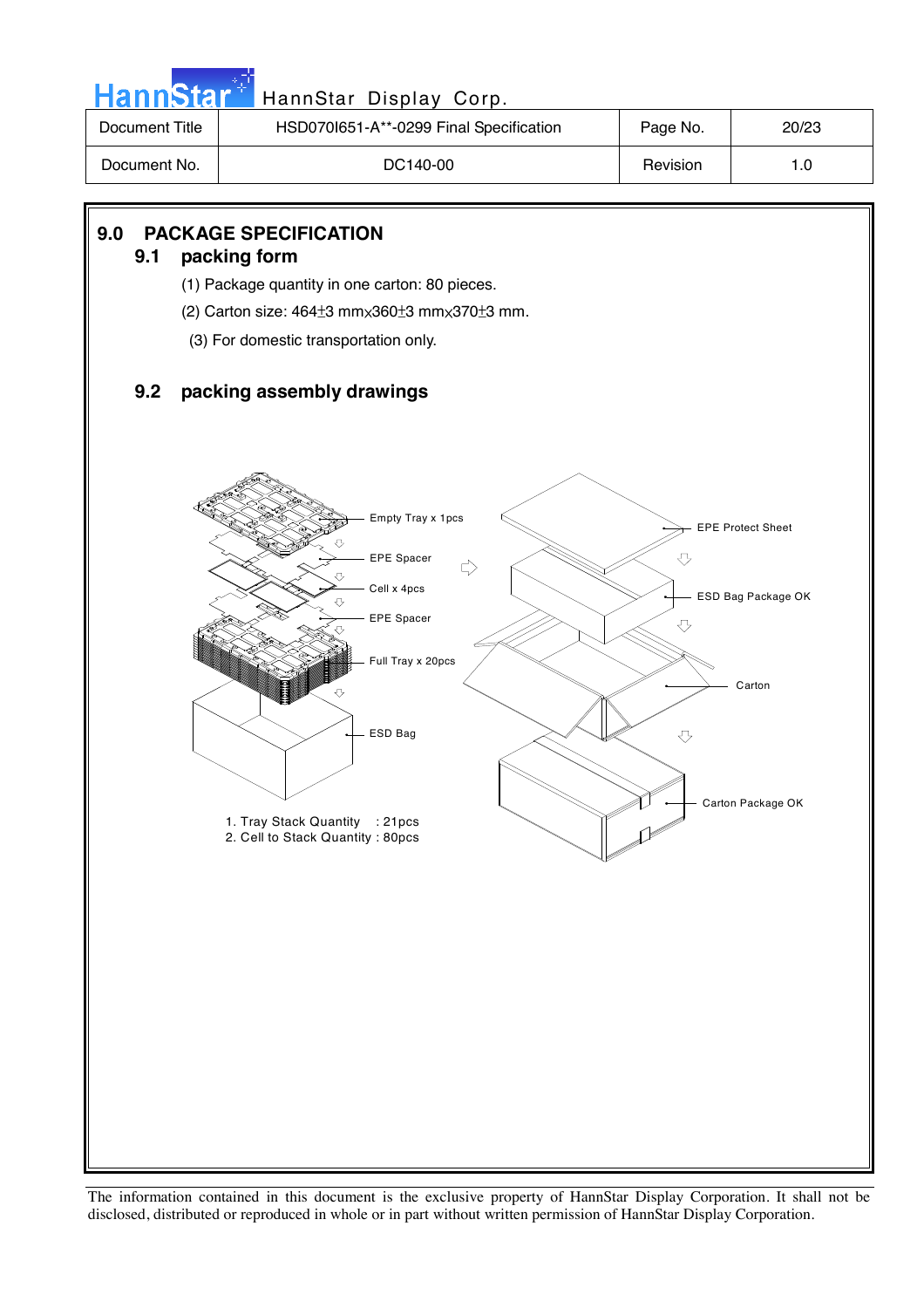| HannStar <sup>*</sup> | HannStar Display Corp.                  |          |       |
|-----------------------|-----------------------------------------|----------|-------|
| Document Title        | HSD070I651-A**-0299 Final Specification | Page No. | 21/23 |
| Document No.          | DC140-00                                | Revision | 1.0   |

### **11.0 GENERAL PRECAUTION**

### **11.1 Use Restriction**

This product is not authorized for use in life supporting systems, aircraft navigation control systems, military systems and any other application where performance failure could be life-threatening or otherwise catastrophic.

### **11.2 ASSEMBLY PRECAUTION**

- 11.2.1 Please use the mounting hole on the module side in installing and do not bending or wrenching LCD in assembling. And please do not drop, bend or twist LCD module in handling.
- 11.2.2 Please design display housing in accordance with the following guide lines.
	- 11.2.2.1 Housing case must be destined carefully so as not to put stresses on LCD all sides and not to wrench module. The stresses may cause on-uniformity even if there is no non-uniformity statically.
	- 11.2.2.2 Keep sufficient clearance between LCD module back surface and housing when the LCD module is mounted. The clearance in the design is recommended taking into account the tolerance of LCD module thickness and mounting structure height on the housing.
- 11.2.3 Please do not push or scratch LCD panel surface with any-thing hard. And do not soil LCD panel surface by touching with bare hands. ( Polarizer film, surface of LCD panel is easy to be flawed.)
- 11.2.4 Please do not press any parts on the rear side such as source IC, gate IC, and FPC during handling LCD module. If pressing rear part is unavoidable, handle the LCD module with care not to damage them.
- 11.2.5 Please wipe out LCD panel surface with absorbent cotton or soft cloth in case of it being soiled.
- 11.2.6 Please wipe out drops of adhesives like saliva and water on LCD panel surface immediately. They might damage to cause panel surface variation and color change.
- 11.2.7 Please do not take a LCD module to pieces and reconstruct it. Resolving and reconstructing modules may cause them not to work well.

### **11.3 Disassembling or Modification**

Do not disassemble or modify the module. It may damage sensitive parts inside LCD module, and may cause scratches or dust on the display. HannStar does not warrant the module, if customers disassemble or modify the module.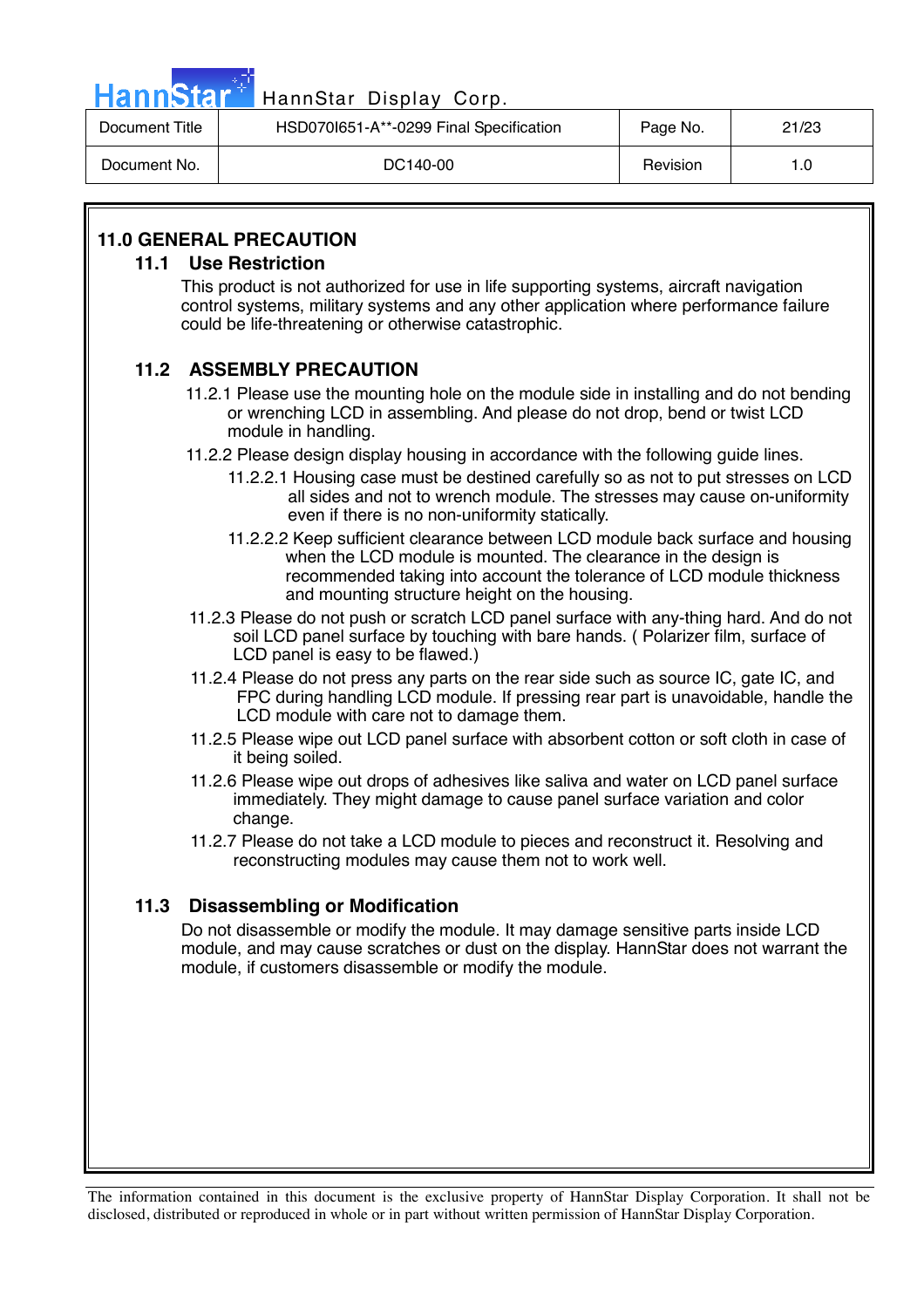| <b>HannStar</b> | HannStar Display Corp.                  |          |       |
|-----------------|-----------------------------------------|----------|-------|
| Document Title  | HSD070I651-A**-0299 Final Specification | Page No. | 22/23 |
| Document No.    | DC140-00                                | Revision | 1.0   |
|                 |                                         |          |       |

### **11.4 Breakage of LCD Panel**

- 11.4.1 If LCD panel is broken and liquid crystal spills out, do not ingest or inhale liquid crystal, and do not contact liquid crystal with skin.
- 11.4.2 If liquid crystal contacts mouth or eyes, rinse out with water immediately.
- 11.4.3 If liquid crystal contacts skin or cloths, wash it off immediately with alcohol and rinse thoroughly with water.
- 11.4.4 Handle carefully with chips of glass that may cause injury, when the glass is broken.

### **11.5 Absolute Maximum Ratings and Power Protection Circuit**

- 11.5.1 Do not exceed the absolute maximum rating values, such as the supply voltage variation, input voltage variation, variation in parts' parameters, environmental temperature, etc., otherwise LCD module may be damaged.
- 11.5.2 Please do not leave LCD module in the environment of high humidity and high temperature for a long time.
- 11.5.3 It's recommended employing protection circuit for power supply.

### **11.6 Operation**

- 11.6.1 Do not touch, push or rub the polarizer with anything harder than HB pencil lead.Use fingerstalls of soft gloves in order to keep clean display quality, when persons handle the LCD module for incoming inspection or assembly.
- 11.6.2 When the surface is dusty, please wipe gently with absorbent cotton or other soft material.
- 11.6.3 Wipe off saliva or water drops as soon as possible. If saliva or water drops contact with polarizer for a long time, they may causes deformation or color fading.
- 11.6.4 When cleaning the adhesives, please use absorbent cotton wetted with a little petroleum benzine or other adequate solvent.

### **11.7 Static Electricity**

- 11.7.1 Protection film must remove very slowly from the surface of LCD module to prevent from electrostatic occurrence.
- 11.7.2 Because LCD module uses CMOS-IC on TFT-LCD panel, it is very weak to electrostatic discharge. Please be careful with electrostatic discharge.
- 11.7.3 Persons who handle the module should be grounded through adequate methods.

### **11.8 Disposal**

When disposing LCD module, obey the local environmental regulations(temperature  $23\pm5$  $^{\circ}$ C ; humidity 60 $\pm$ 10%).